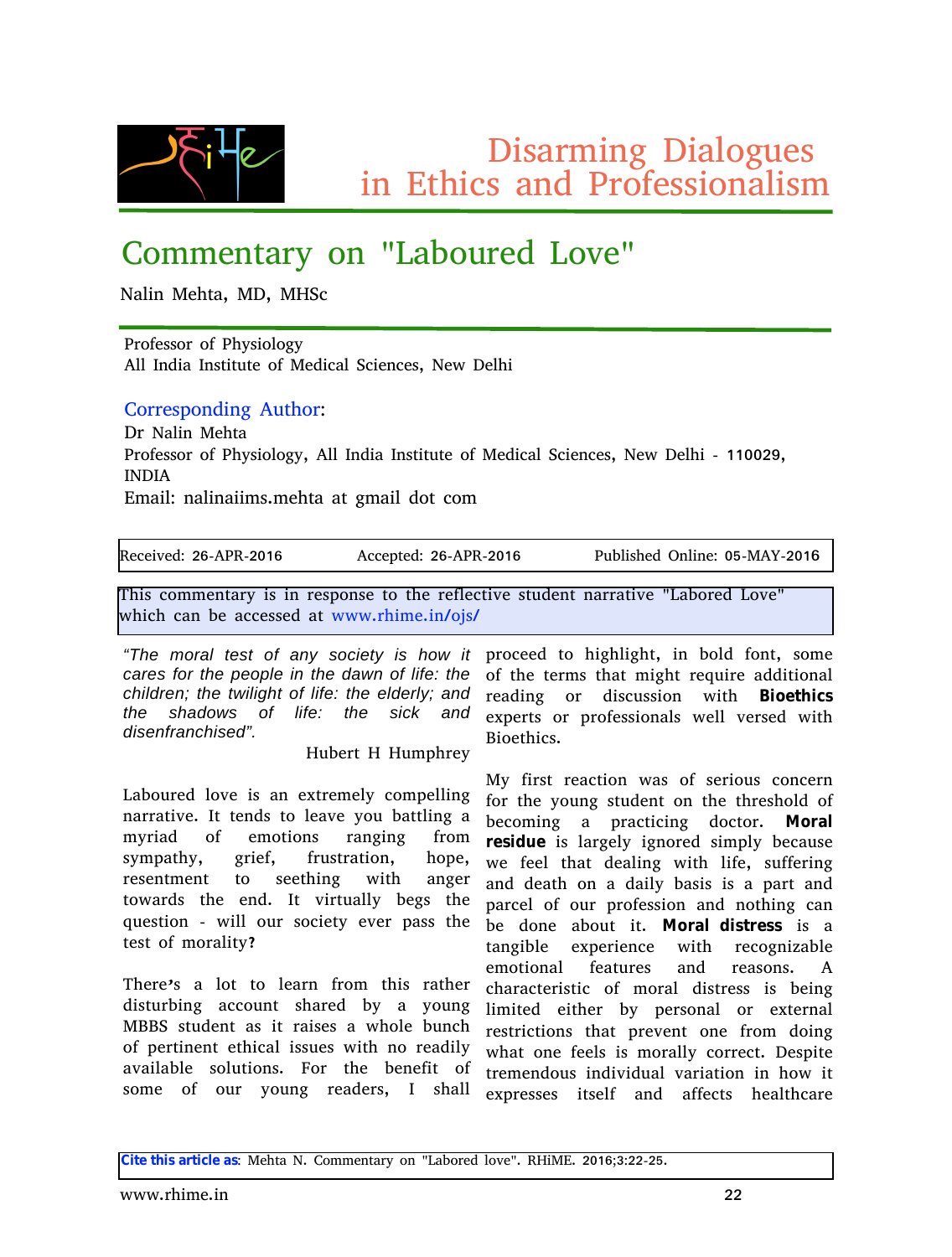personnel, frustration, anger, guilt, anxiety and self-blame have been identified as common features

I can well imagine the potential moral residue in the young graduate student who was absolutely powerless to intervene as 'two' lives, that of a mother and her unborn child, got snuffed out for no justifiable reason at all, and there was nothing she could do about it. There are multiple ethical cum social issues that come to the fore in this case. Off-hand you can identify a few prominent issues the plight of a **vulnerable patient** whose **autonomy** is trampled upon, the rights of an even 'more vulnerable' unborn fetus, and the consequences of the societal pressures which stems from the age old cultural preference for a boy child. Male dominant sexism and woman subordination, yet again…..

#### The student's perspective

On the outset, I'd like to state that it was a very difficult situation for a student to handle. It's not that a resident doctor would have done any better in this case, but it underlines the fact training in Bioethics should be mandatory and there should be concrete mechanisms in place to ensure optimal healthcare delivery.

The concern as well as the involvement of the student is laudable. She appears to be the one who was 'closest' to the patient, the only person in this entire episode who was aware of the dynamics of the decision making process and of the reasons for refusal of consent for surgery owing to monetary considerations from the discussion between the husband of the pregnant patient and her mother-inlaw. Even though the students posted in the labour rooms are not expected to treat the patients or be responsible for

their needs, after having developed a close bond with the distressed woman, having left her in the care of a friend to follow up at such a critical time seems a little strange. That said, it's not to imply that the outcome might have been different, but only that following up on the case would have been highly desirable and appropriate, especially in a case of this nature.

The student's friend, who was also helping out with measuring the blood pressure provides false hope to the patient assuring that all will be 'great' with her and the baby when asked by the patient whether she was going to die. **Veracity** is a key component in healthcare delivery and there are ways of conveying the seriousness of a patient's condition and even **breaking bad news**. Such behaviour is avoidable even though the intention is well meaning. In this case the exchange was only with the patient, and not in the presence of her relatives. It could get you into serious trouble apart from fill you with remorse in case a patient's relatives were to accost you to explain your positive assurances after the death of the patient, and seek legal recourse.

## The patient's perspective

The patient considers the student as a member of the treating doctor's team. This confusion can compound the complexity of the case. The **doctorpatient relationship** is a **fiduciary** relationship wherein the patient 'implicitly trusts' the doctor and confides in them.

One very important area of concern here is that crucial information shared by the pregnant woman with the student was apparently not conveyed to the senior consultant. This was the exchange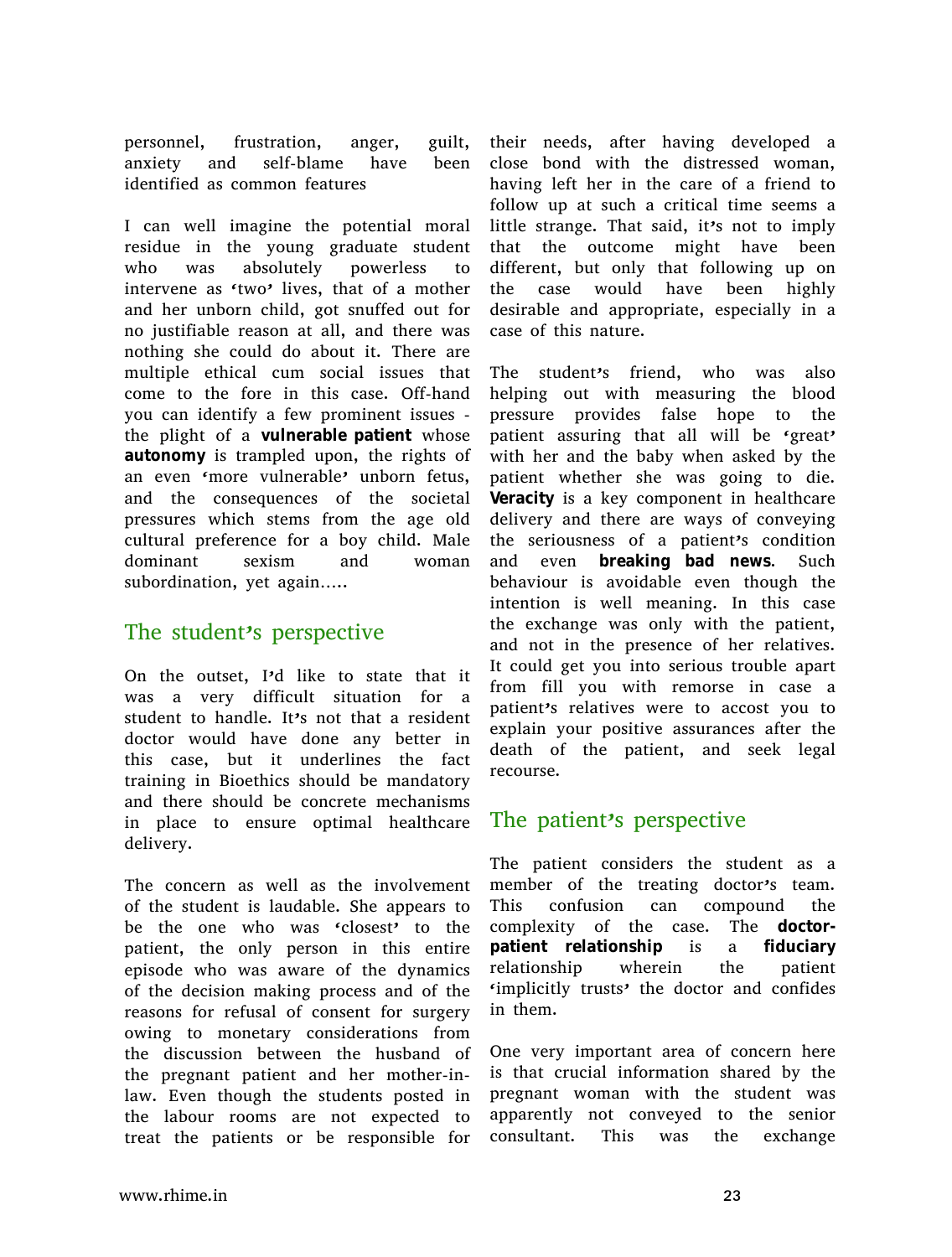regarding having been advised against getting pregnant again following complications in earlier pregnancy, and the main reason for the present pregnancy being familial pressure of begetting a son.

## The relative's perspective

Frequent and ill-spaced pregnancies that adversely affect women's health are rampant in India, even though the situation is improving with awareness, education and improved maternal and child health services. The culturally driven desire to have a male child to carry on the 'family line' is a bigger bane that afflicts almost all the developing countries and beyond to some extent, and unfortunately, hasn't been impacted much by education or socioeconomic status.

People generally consider pregnancies and child birth as routine life processes that usually have a good outcome in terms of morbidity and mortality, especially if they are institutional deliveries. This family was no exception. In all fairness to the husband of the patient (and her motherin-law), I would like to believe that they did not want or expect her to die. They were willing to walk the extra mile, however, for a boy child and that is why they probably wanted to know if it were going to be a boy or a girl or maybe even chose to have the delivery in a hospital rather than in their home/village. This malady is extremely hurtful and for young students like the author, extremely difficult to comprehend.

It is unfortunate but in countries such as China and India, the cultural preference for boys is well-documented. Parents have been resorting to prenatal determination of the sex of the foetus followed by abortions to avoid giving birth to girls for

years. In some parts of rural India, where basic healthcare facilities are non-existent, there are flourishing local clinics with sophisticated ultrasound machines used illegally for sex selection.

## The consultant's perspective

The pregnant woman was totally ignored when it came to respecting her autonomy and getting her **informed consent** for surgery. She was **competent** to do so, but as is customary and probably because of her deteriorating condition, her husband was handed the mantle of decision making for her. The senior consultant provided the patient's husband and mother-in-law with adequate information regarding the imminent danger to the life of the woman and her unborn child, crucial to aiding the process of '**informed decision**' making but left the rest to the student to handle. This exhibits lack of involvement and adequate engagement with the patient and her relatives, and often results from huge volume patient load that overwhelm our doctors and the system.

Also, it is obvious that there was lack of awareness on the part of the senior consultant regarding how to proceed further in cases where the spouse and family members have refused consent for life saving intervention, especially in this case where two lives were at stake. The consultant might probably have approached the situation differently and even sought the intervention of higher authorities if she had been made privy to the crucial information about the refusal of consent for surgery owing to monetary considerations.

#### Institutional & Government perspective

Though there are established policies and